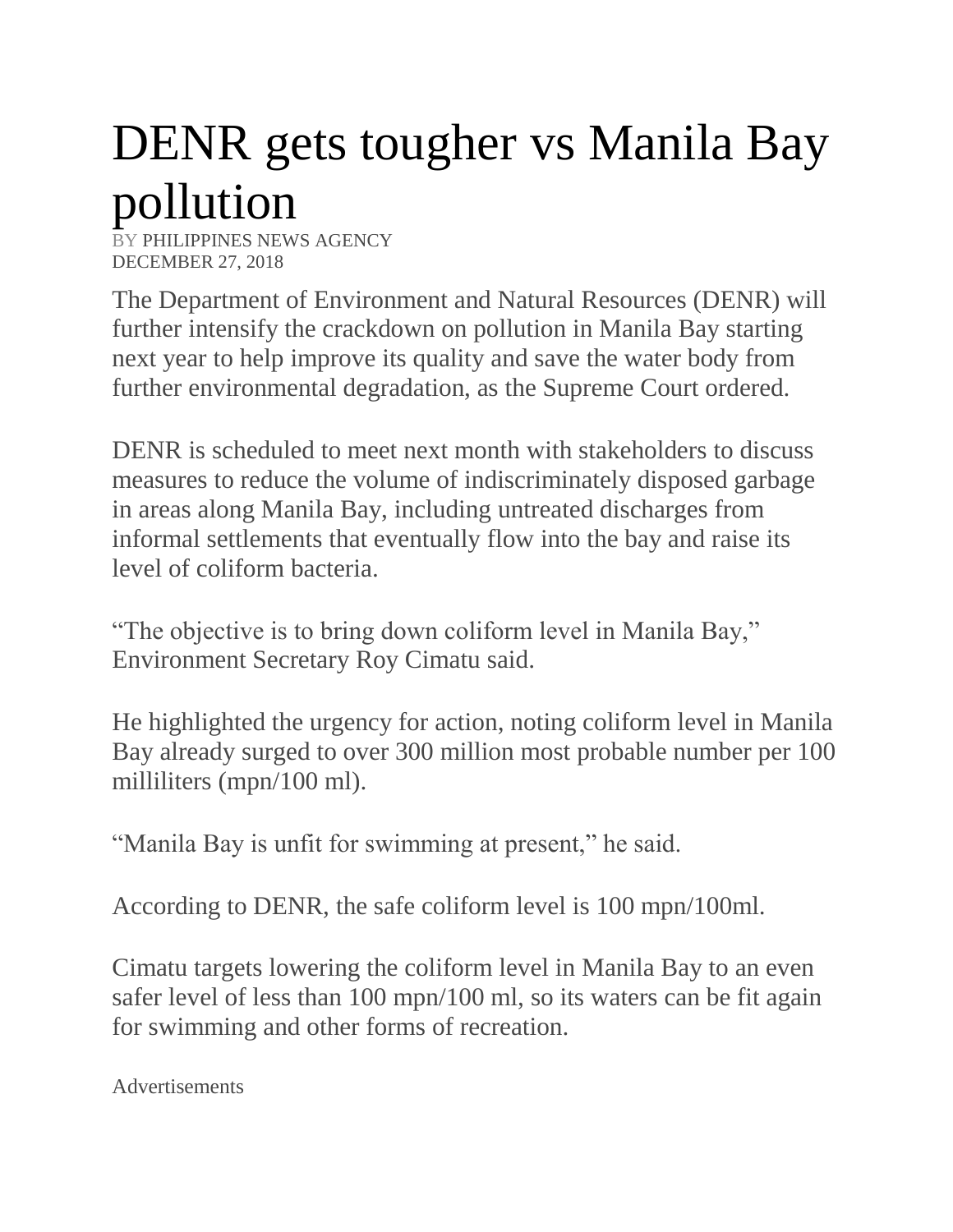Coliform bacteria level is commonly used as an indicator of water pollution, according to experts. Pollution in Manila Bay has been mainly linked to land-based human activities, including discharge of municipal, industrial and agricultural wastes aside from land runoff.

In 2008, the Supreme Court ordered DENR and other agencies to clean up, rehabilitate and preserve Manila Bay so its waters can be fit for recreation.

The planned crackdown against pollution in Manila Bay is in accordance with the high tribunal's order.

While Manila Bay is the premier international gateway to Metro Manila, its coastal area includes parts of Bataan, Pampanga, Bulacan and Cavite.

DENR said seven major rivers intersect Manila Bay's 190-kilomter long coastline that are major sources of pollution.

## **Issue on informal settlers**

Environment Undersecretary Benny Antiporda said DENR is coordinating with the Department of the Interior and Local Government regarding informal settlers in areas bordering Manila Bay, so government can relocate them eventually.

Local government units (LGUs) must no longer tolerate further proliferation of informal settlements, he said.

"We'll file charges against local officials for environmental problems stemming from such settlements in their areas," Antiporda said.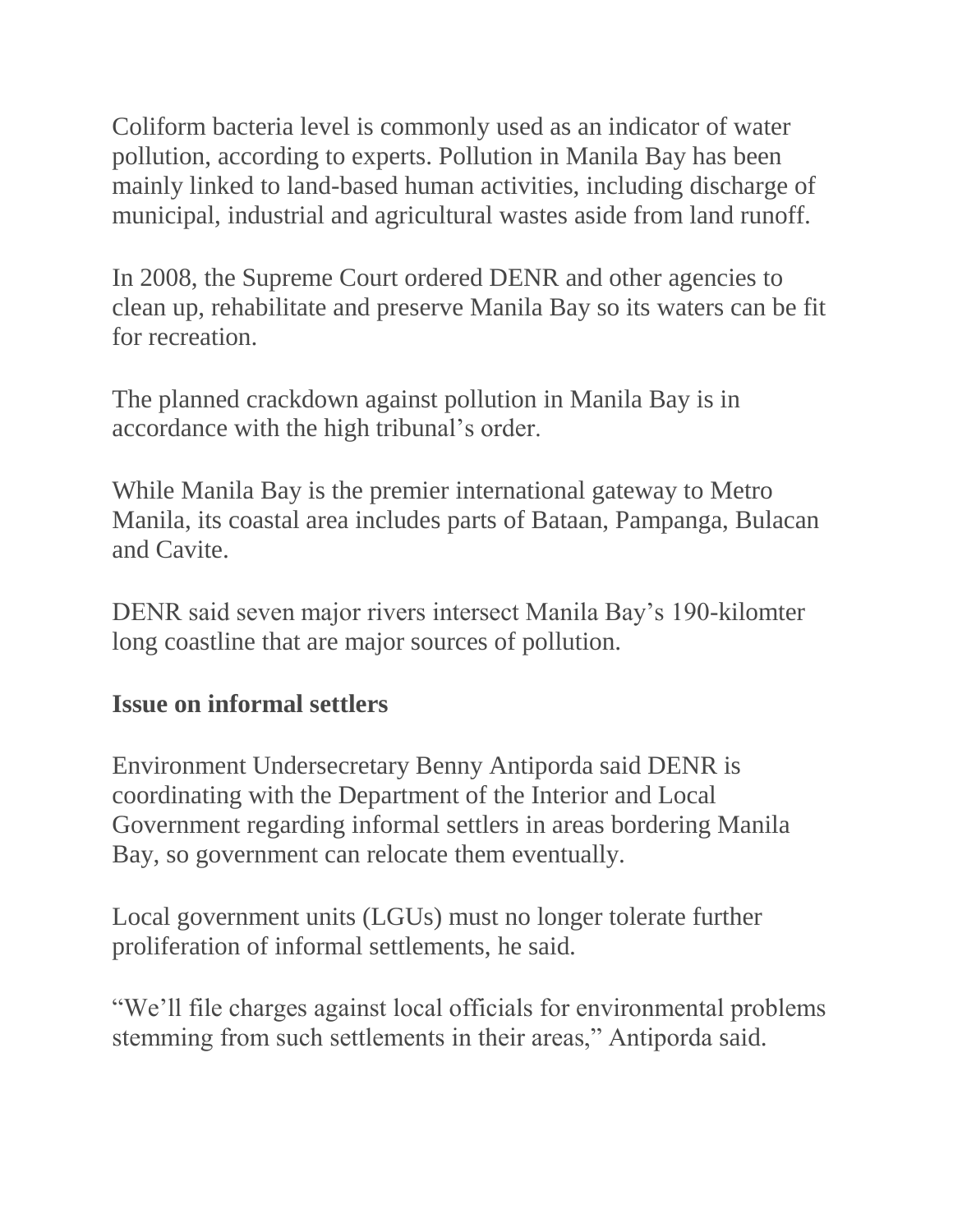Informal settlers' dwellings generally lack sanitary facilities and they discharge feces and other wastes directly to the environment.

Republic Act 9003, or the "Ecological Solid Waste Management Act," tasks LGUs nationwide as front liners in implementing solid waste management (SWM) programs in their areas of jurisdiction.

Solid waste "shall refer to all discarded household, commercial waste, non-hazardous institutional and industrial waste, street sweepings, construction debris, agricultural waste, and other non-hazardous/nontoxic solid waste," according to the Act.

SWM is "the discipline associated with the control of generation, storage, collection, transfer and transport, processing, and disposal of solid wastes in a manner that is in accordance with the best principles of public health, economics, engineering, conservation, aesthetics, and other environmental considerations, and that is also responsive to public attitudes," it added.

Measures to reduce garbage dumping and informal settlements' untreated discharges, including possible use of technologies like silt curtains for containing waste, will form part of the rehabilitation plan for Manila Bay.

Cimatu said DENR aims to use some of its funds to help rehabilitate Manila Bay.

"We have fines paid for violation of environmental laws, so we'll try to find out if these can be used for the rehabilitation," he said.

He expects the plan's implementation to result in a cleaner, less coliform-tainted Manila Bay by Christmas next year.